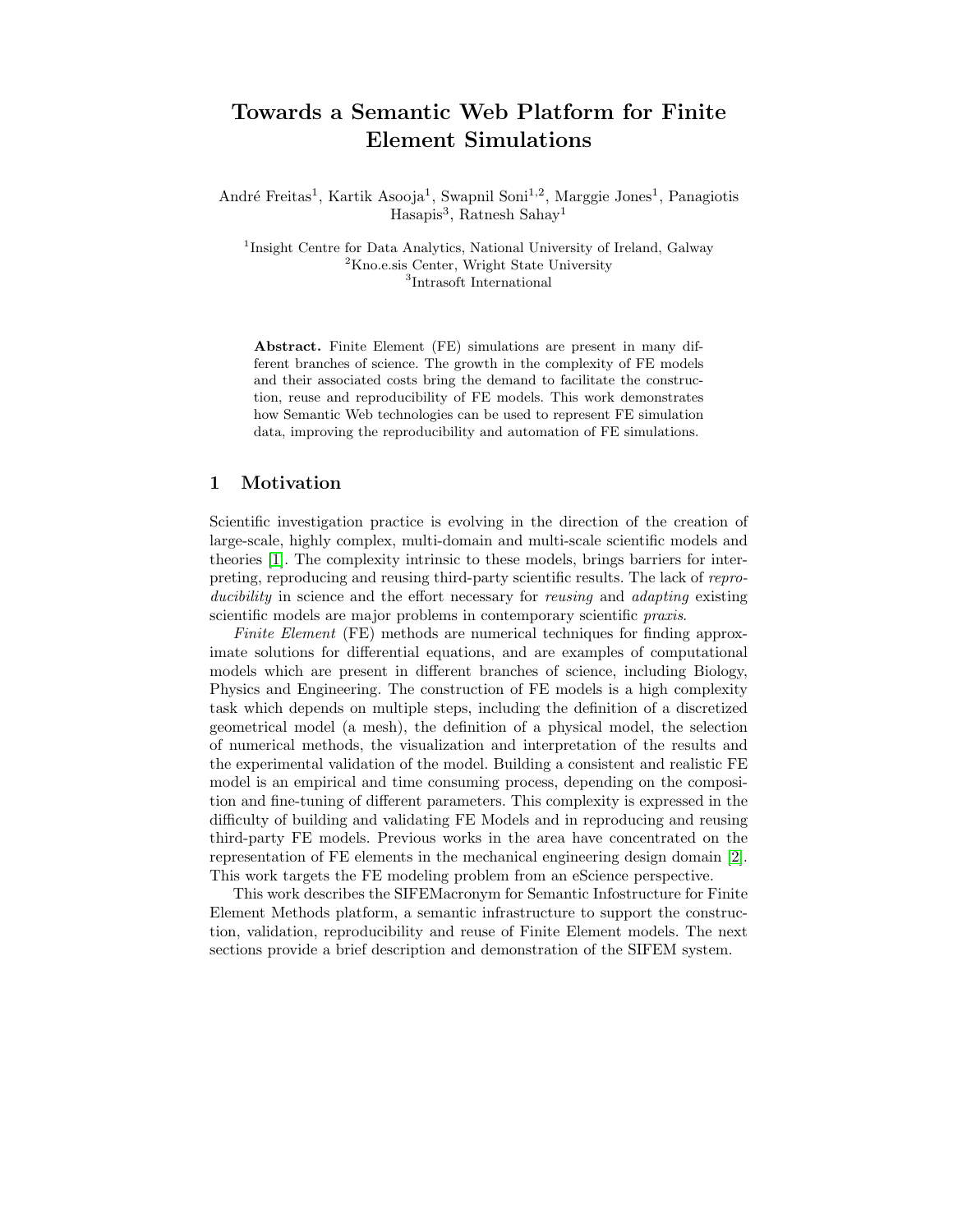## 2 Semantic Infrastructure

The motivation for the construction of a semantic infrastructure for FE simulations is twofold: (i) facilitating the construction and validation of multi-scale FE models and (ii) increasing the reuse and reproducibility of scientific models based on FE simulations. Both motivations are dependent on a standards-based representation model for FE data. In the first case, existing experimental and simulation data can be used to validate input parameters for simulations. A FE model consists of the specification of a geometrical model, material properties, boundary conditions, a physical model, numerical methods and reference experimental data. A standards-based representation supports the collaborative construction of a reference FE knowledge base, which can be reused across different simulations, facilitating the validation of existing models against previous simulations and real world experimental data, and also the selective exploration of the simulation parameter space (by the elimination of unrealistic models previously explored). With the growth of the knowledge base, the exploration of the input parameter space can be partially automated, where domain experts specify a range of values and non-realistic or inconsistent parameters are automatically eliminated.

Additionally, the SIFEM platform allow users to specify data analysis rules, which support the semi-automated analysis of the results of different simulation scenarios. The simulation numerical results are lifted to a *qualitative/symbolic* level, through a feature extraction process. The features allow users to specify the expected behaviour of an output variable as a qualitative data analysis rule (Figure [1\)](#page-1-0).



<span id="page-1-0"></span>Fig. 1. Finite Element data at different steps in the simulation workflow.

In this work, the standardized Semantic Web data model (RDF(S)) and the reuse of existing vocabularies are used to maximize the interoperability of the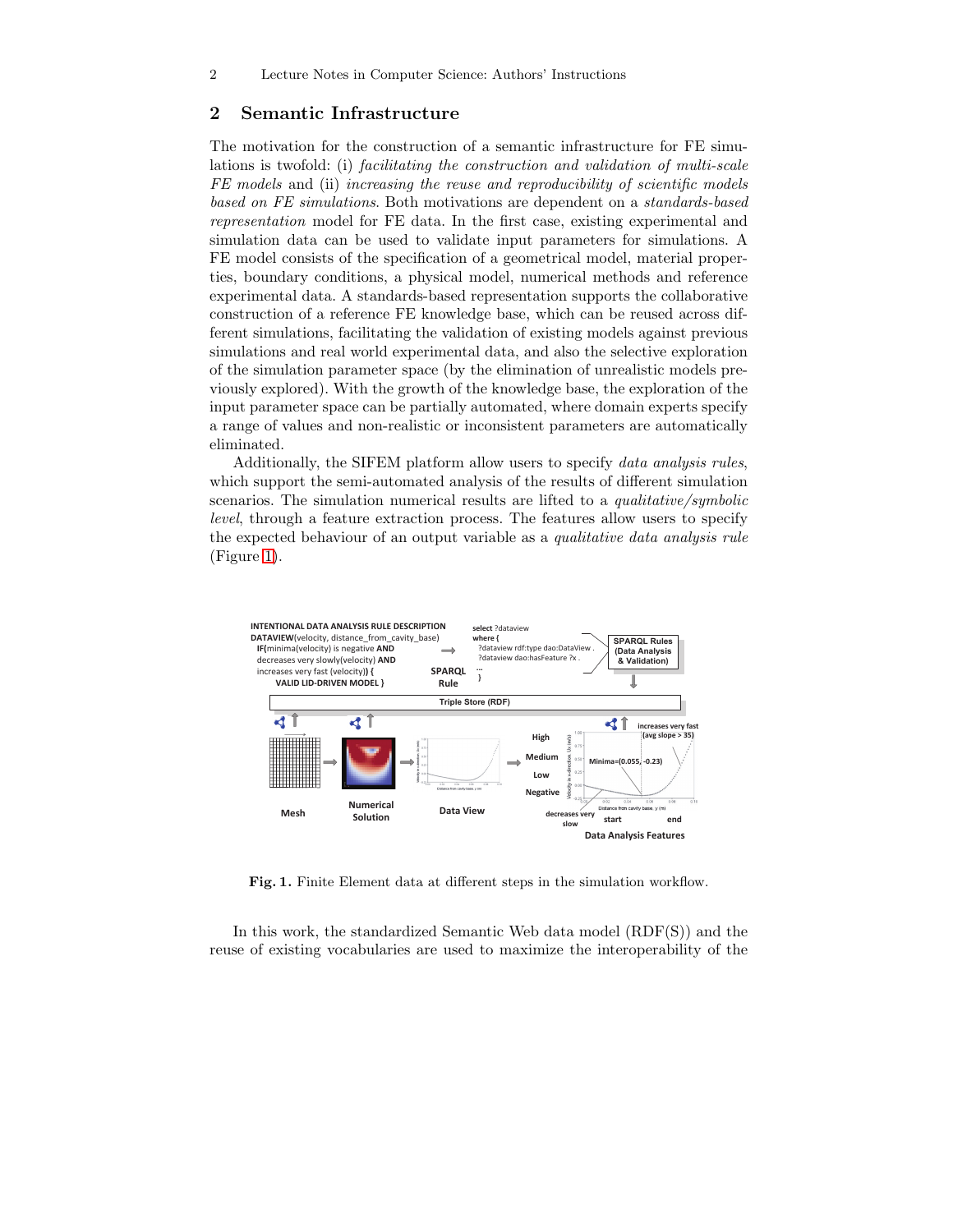generated simulation data. The standards-based representation also facilitates the composition of multi-scale FE models, i.e. models in which interacting but distinct physical systems at different scales are combined into a complex FE model. From the reproducibility perspective, a standardized data and conceptual model, in combination with the SIFEM web interface, allows the publication of simulation data and code artefacts directly linked from its paper description. While the combination of RDF(S) and vocabularies provides a well-known pattern for maximizing data interoperability, the main contribution of this work concentrates on the use of Semantic Web technologies in the automation of FE experiments.

Figure [2](#page-3-0) shows the high-level components of the SIFEM platform and a typical usage workflow of the platform (represented by the number sequence). The workflow starts with the specification of the simulation parameters and of different simulation scenarios on the *Simulation Manager* component (1). This specification of the simulation is stored in the RDF triple store using a prospective provenance representation. The user then specifies the expected qualitative behavior of output variables through the Rule Creator component (2), using data analysis rules over data analysis features (Figure [1\)](#page-1-0). After the specification of the simulation scenarios, the user starts the simulation using the Simulation Manager (3), which invokes the Execution Manager to coordinate the execution of the components of the simulation. The Execution Manager reads the solver input data from the RDF triple store and converts into the solver input format (Solver Configurator component) (4). The Execution Manager then invokes the solver for each simulation scenario, which generates the solver output (5). The Semantic Converter (6) component maps the Solver output data into the conceptual model, persisting it as RDF. Based on the specified data analysis rules, the Data Analyzer (7) component extracts a set of data analysis features from the simulation data on the triple store, and verifies if the specified data analysis rules are satisfied. The Data Analysis output is also persisted on the triple store. After the data is persisted, users can access the data using the Data Visualization and the SPARQL Endpoint components.

A FE simulation in SIFEM is represented using a multi-layered conceptual model. The conceptual model layers are depicted on Figure [2](#page-3-0) and consist of the following domains: simulation, data analysis, finite element, physics, material properties and topology. Figure [2](#page-3-0) also depicts the main ontologies which are reused and extended in the SIFEM system. Additional details on the SIFEM conceptual model can be found in [\[1\]](#page-4-0).

#### 3 Demonstration

The demonstration<sup>[1](#page-2-0)</sup> shows the use of the SIFEM platform for specifying, executing and analysing a set of FE simulations based on the lid-driven cavity flow (LDCF) model. The LDCF is a benchmark model for FE simulations and consists of box filled with a fluid with a moving lid. The user starts by uploading the

<span id="page-2-0"></span><sup>&</sup>lt;sup>1</sup> The demonstration video can be found in <http://bit.ly/1j4nVup>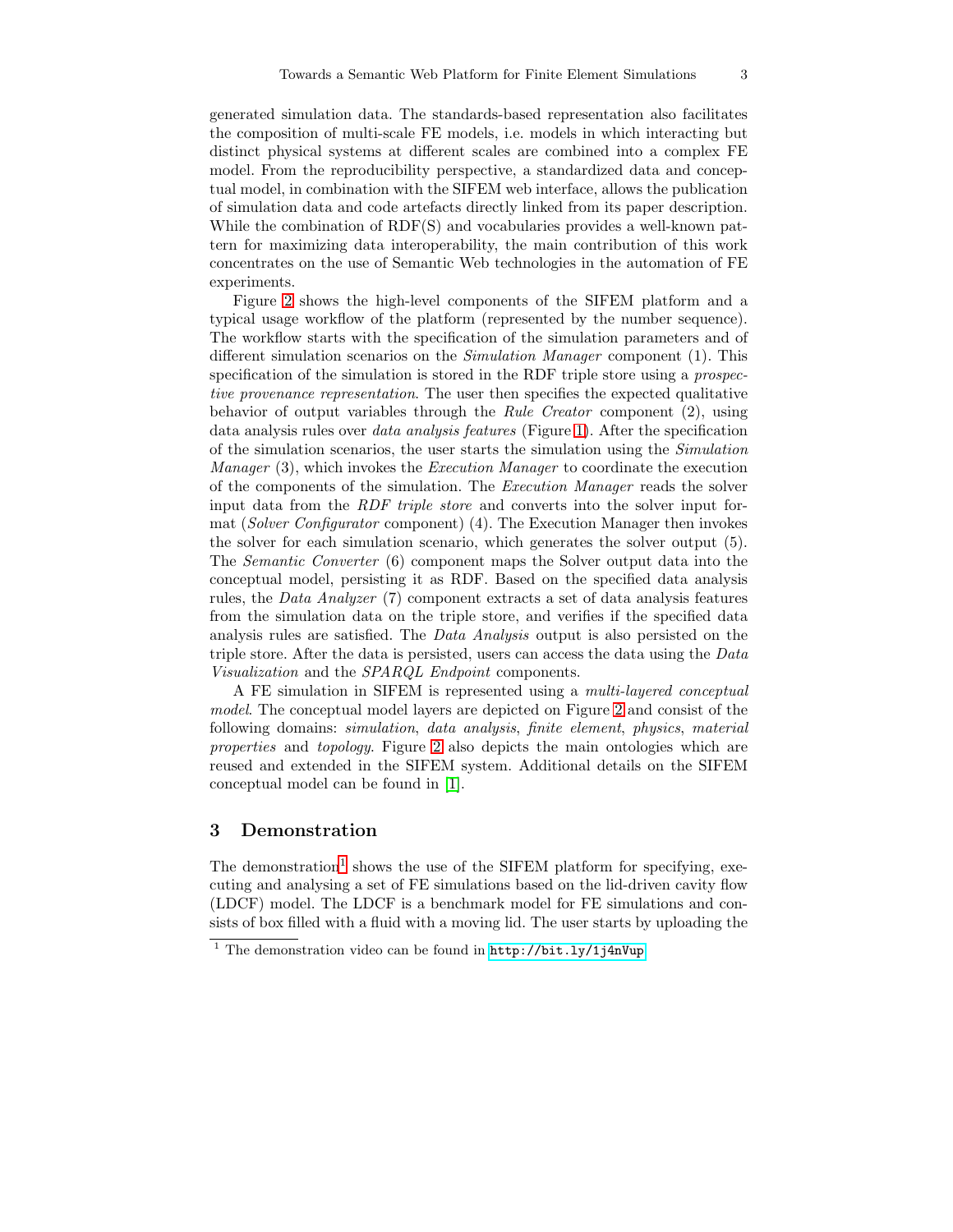

<span id="page-3-0"></span>Fig. 2. High-level components of the SIFEM system and conceptual model.

geometric discretized model (mesh) into the platform. Based on the mesh model, the geometric patches are loaded and the user specifies the boundary conditions for different simulation scenarios. The user then specifies the *material properties*, the solver and the numerical method for the simulation. In the demonstration example, the user specified five different scenarios with varying lid velocities. Input parameters such as kinematic viscosity are validated against a reference model, by using validation rules (encoded as SPARQL Rules). The specification of the simulation scenarios is loaded into a triple store, following the conceptual model (Figure [2\)](#page-3-0).

From the simulation specification, through the execution manager, the platform instantiates different simulation scenarios in the RDF triple store. The RDF simulation specification data for each scenario is loaded into the solver, which executes the simulation. For this example, the solver is solving the Navier-Stokes equation by using the PCG Finite Differences numerical method to calculate the fluid velocity and pressure at each mesh element. The solver outputs the velocity and pressure fields for each element in the mesh, at different points in time. After the simulation is finished and the data is loaded in the triple store, different data visualizations can be selected by users. In the example demonstration, the velocity and pressure fields over the mesh, and the graphs velocity(x) vs. distance from cavity base and pressure vs. distance from cavity base are shown.

Different simulation scenarios from the experiment can be analysed by the specification of data analysis rules. This mechanism allows users to verify which simulation results match an expected output behavior. The demonstration uses the data analysis rule in Figure [1.](#page-1-0) In the demonstration, all the scenarios satisfy the rule, i.e. a vortex was generated above the center of the box.

The triple store data is accessible through a SPARQL Endpoint and as Linked Data through dereferenceable URIs. In the SPARQL Endpoint users can retrieve simulations with specific properties and compare different simulations. Examples of queries are: (i) What are the maximum fluid pressures for each scenario?,